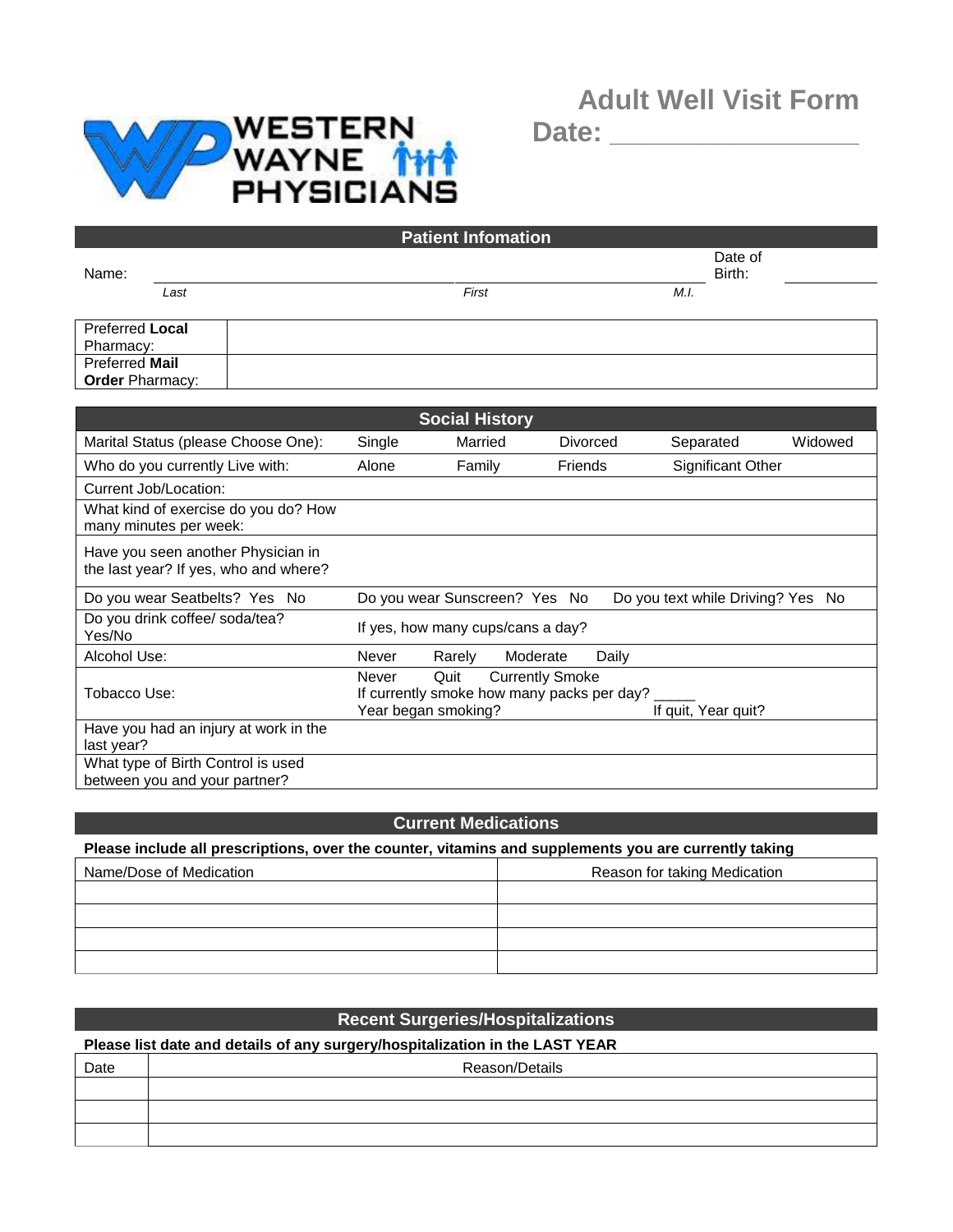## **Severe Injuries Please list dates and details of any injuries you have had in the LAST YEAR** Date Date Details

| <b>Social Determinants</b>                                                                                             |            |     |
|------------------------------------------------------------------------------------------------------------------------|------------|-----|
| In the last 12 months did you ever eat less than you felt you should because there wasn't enough<br>money for food?    | YES.       | NO. |
| In the last 12 months has your utility company shut off your service for not paying your bills?                        | YES.       | NO. |
| Are you worried in the next 2 months you may not have stable housing?                                                  | YES.       | NO. |
| Do problems getting child care make it difficult for you to work or study? (leave blank if you don't<br>have children) | <b>YES</b> | NO. |
| In the last 12 months have you needed to see a doctor but could not because of cost?                                   | YES.       | NO. |
| In the last 12 months have you ever had to go without healthcare because you didn't have a way to<br>get there?        | <b>YES</b> | NO. |
| Do you ever need help reading hospital materials?                                                                      | YES.       | NO. |
| Are you afraid you might be hurt in your apartment building or house?                                                  | YES.       | NO. |
| If you checked YES to any above, would you like to receive assistance with any of these needs?                         | YES.       | NO. |
| Are any of these needs urgent? For example: I don't have food for tonight, I don't have a place to<br>sleep tonight.   | <b>YES</b> | NO. |

| Over the past two weeks, how often have you<br>experienced any of the following concerns? | Not at all | Several Days | More than half<br>the davs | Nearly everyday |
|-------------------------------------------------------------------------------------------|------------|--------------|----------------------------|-----------------|
| Little interest or pleasure in doing things                                               |            |              |                            |                 |
| Feeling down, depressed or hopeless                                                       |            |              |                            |                 |

| <b>Present Medical History</b>                                                 |            |    |  |
|--------------------------------------------------------------------------------|------------|----|--|
| Do you CURRENTLY have any issues with the following? (Please circle Yes or No) |            |    |  |
| Fatigue                                                                        | <b>YES</b> | NO |  |
| Fever                                                                          | <b>YES</b> | NO |  |
| Weight gain >10 lbs.                                                           | <b>YES</b> | NO |  |
| Weight loss >10 lbs.                                                           | <b>YES</b> | NO |  |
|                                                                                |            |    |  |
| Change in wart or mole                                                         | <b>YES</b> | NO |  |
| Itching                                                                        | <b>YES</b> | NO |  |
| New Lesions                                                                    | <b>YES</b> | NO |  |
| Rash                                                                           | <b>YES</b> | NO |  |
|                                                                                |            |    |  |
| Headache                                                                       | <b>YES</b> | NO |  |
| <b>Visual Disturbances</b>                                                     | <b>YES</b> | NO |  |
| <b>Hearing Loss</b>                                                            | <b>YES</b> | NO |  |
| <b>Frequent Colds</b>                                                          | <b>YES</b> | NO |  |
| Bleeding gums                                                                  | <b>YES</b> | NO |  |
| Hoarseness                                                                     | <b>YES</b> | NO |  |

**\*\*Continued on next page\*\***